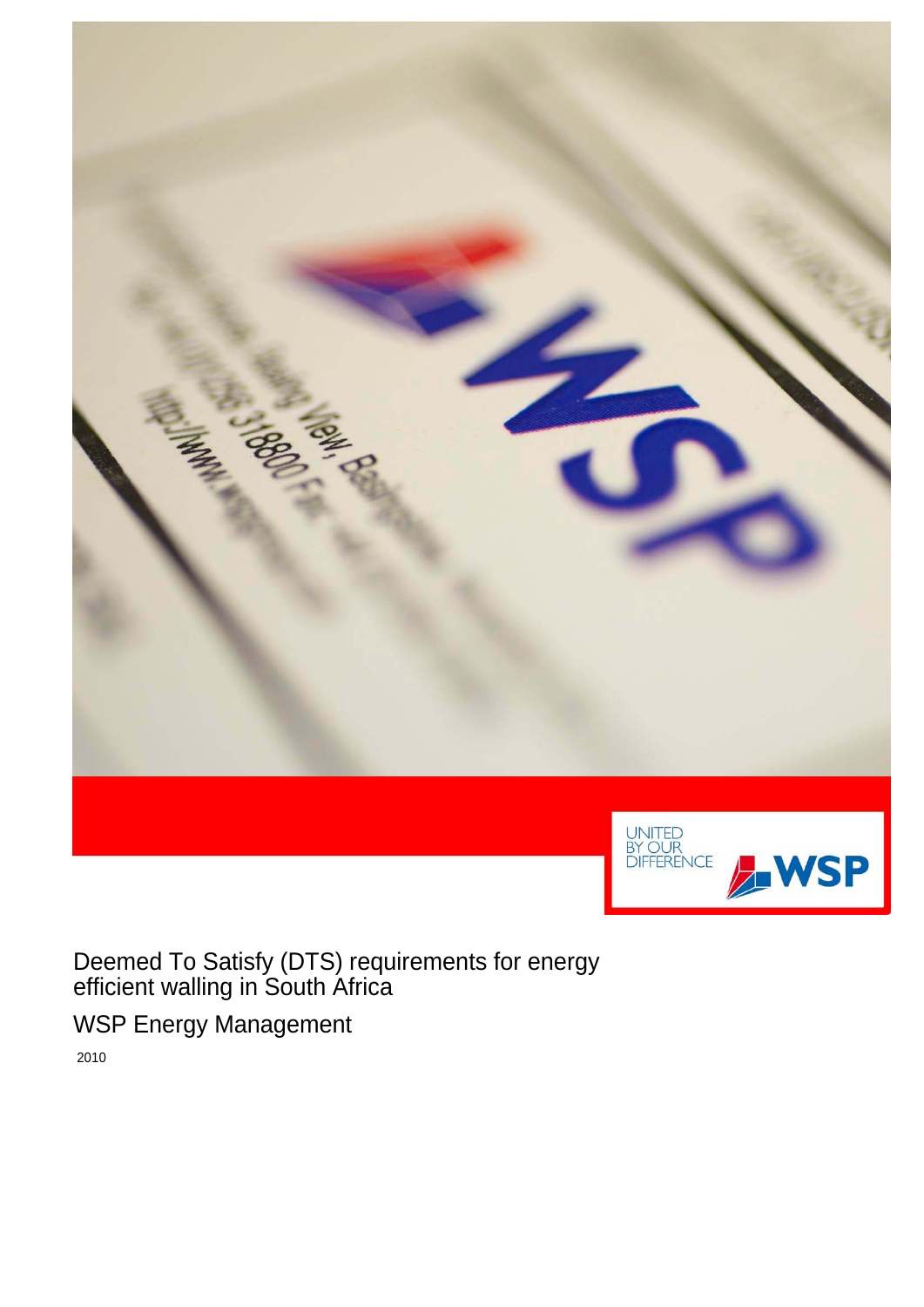### QM

| Issue/revision | Issue 1                                       | Revision 1 | Revision 2 | Revision 3 |
|----------------|-----------------------------------------------|------------|------------|------------|
| Remarks        | Executive<br>Summary for<br><b>CBA Report</b> |            |            |            |
| Date           | 11-01-2010                                    |            |            |            |
| Prepared by    | <b>HCHarris</b>                               |            |            |            |
| Signature      |                                               |            |            |            |
| Checked by     | <b>HCHarris</b>                               |            |            |            |
| Signature      |                                               |            |            |            |
| Authorised by  | D.Fleming                                     |            |            |            |
| Signature      |                                               |            |            |            |
| Project number |                                               |            |            |            |
| File reference |                                               |            |            |            |

**WSP Group SA (Pty) Ltd South View, Bryanston Place 199 Bryanston Drive Bryanston Johannesburg 2157** 

**Tel: +27(0) 11 361 1300 Fax: +27(0) 11 361 1301 http://www.wspgroup.co.za** 

Reg. No: 1999/008928/07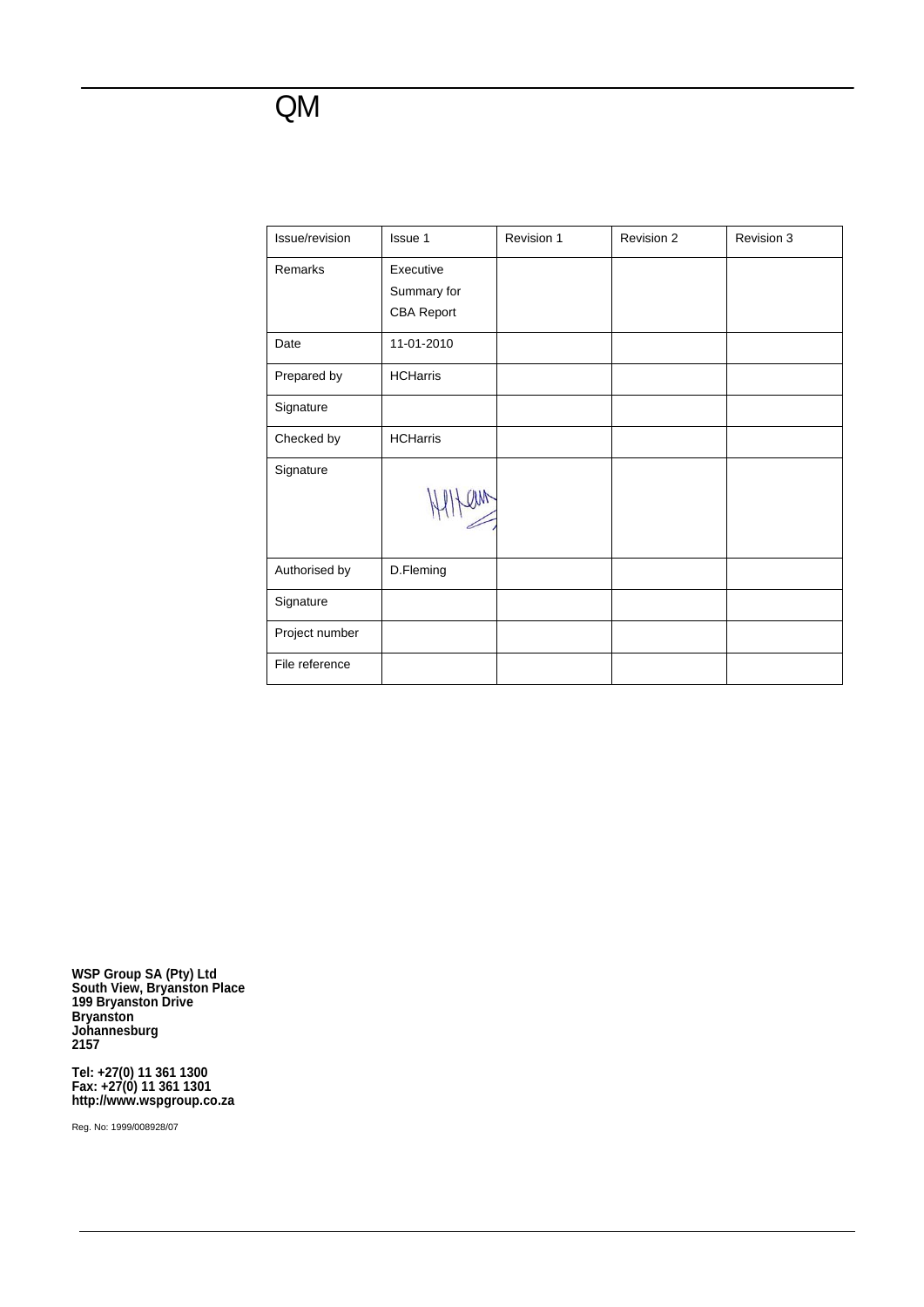# **Contents**

| $\mathbf 1$    | <b>Background</b>                                   |   |
|----------------|-----------------------------------------------------|---|
| $\overline{2}$ | Deemed to Satisfy Requirements for External Walling | 2 |
| -3             | <b>Notes</b>                                        | 3 |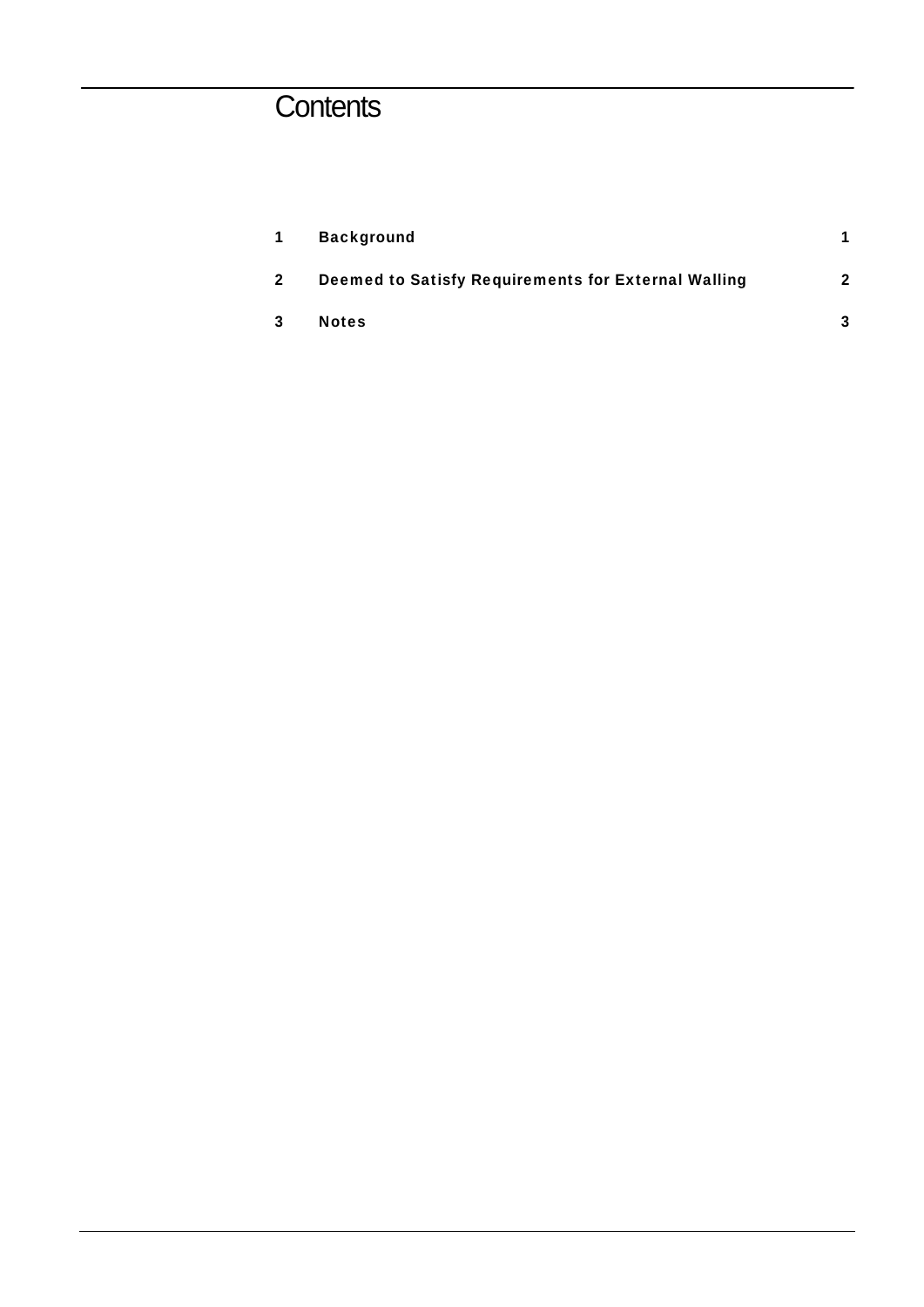## 1 Background

Edition 1 of the SANS 204 series of standards contains Deemed-to-satisfy (DTS) requirements that make a distinction between walls based on minimum "surface density", requirements, quantified as "kg/m<sup>2</sup>". The DTS requirements are in terms of minimum thermal resistance values (R-values), which should apply in each of six geographic regions.

The concerns about these provisions are as follows: that the scope of the current requirements excludes the majority of occupancy types, "surface density" is a rough approximation of thermal mass and is not scientifically determined, and that the minimum R values were determined through processes described by the researchers as "sub-optimal", in that they were borrowed from the Building Code of Australia without an optimisation check. The Clay Brick Association (CBA) has commissioned work to address these concerns.

The first part of this further research resulted in the proposed Edition 2 of the SANS 204 series containing a more comprehensive set of DTS requirements, as well as notes and guides. The second, and more substantial, part of the research has resulted in the following proposal for DTS requirements for external walling in South Africa (for an abbreviated description of the research outcomes and methodology see the Executive Summary forwarded to SC59G).

The research has produced a more scientifically accurate and optimal approach whereby DTS requirements can be expressed in terms of minimum thermal capacity and thermal resistance (CR) product values.

The CR product requirements are developed from minimum Life Cycle Cost evaluations, after determination of the lowest energy consumption results for a series of buildings of different occupancy class in six climatic regions of South Africa.

Applying the proposed set of deemed to satisfy requirements for external walls will ensure, given other energy efficiency interventions in the building as per SANS 204, that the energy consumed by environmental controls of the building will be at levels required by the Department of Energy, in support of the 2015 energy reduction targets set out in the RSA Energy Strategy.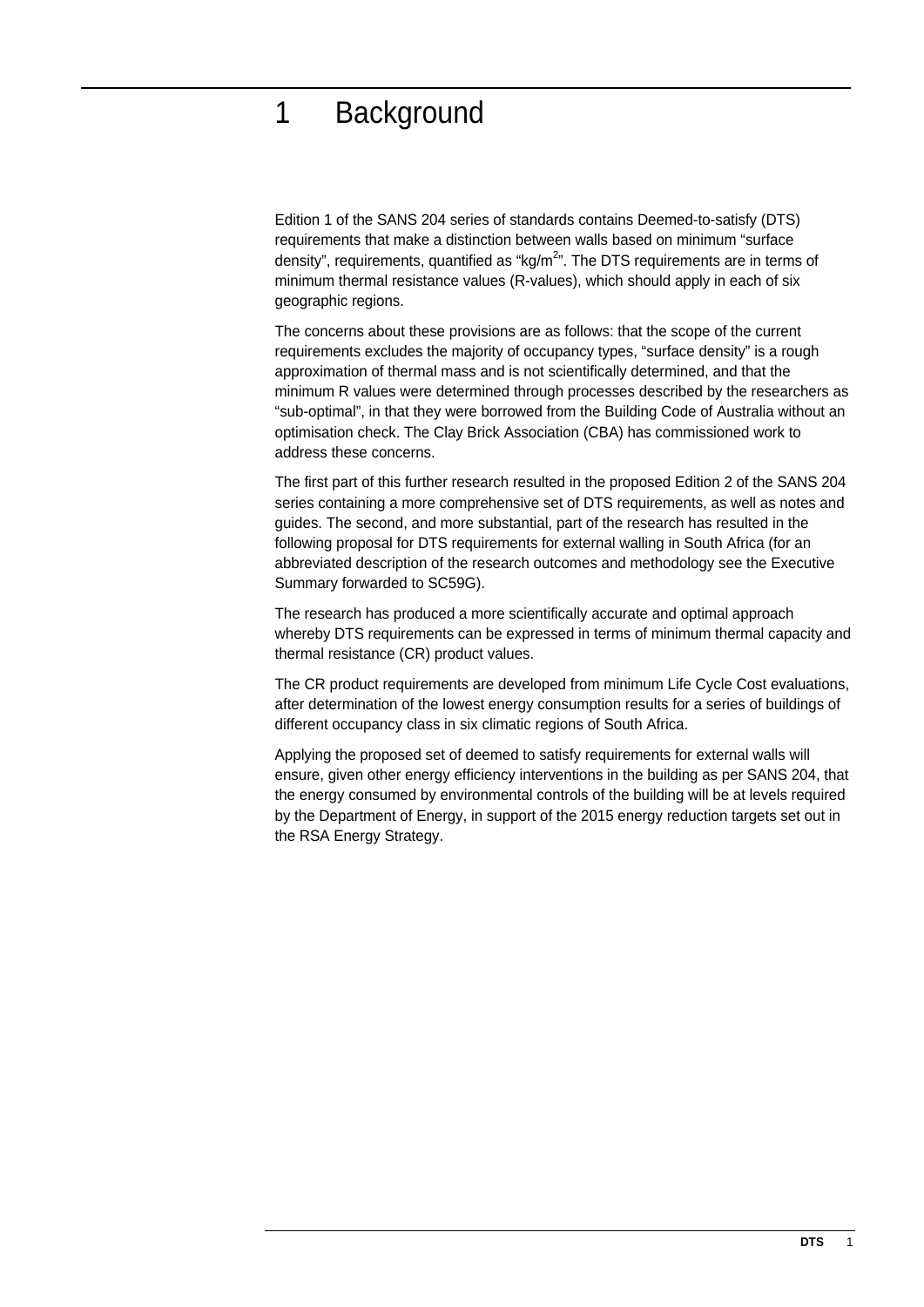### 2 Deemed to Satisfy Requirements for External Walling

The following definitions should be added to SANS 204 and SANS 10400-X:

#### C-VALUE

the thermal capacity (kJ/m2.K) of a component

#### TOTAL C-VALUE

the sum of the C-values of the individual component layers in a composite element including the air space

#### CR PRODUCT

the time constant property (hours) of a composite element, being the arithmetical product of total C-value and total R-value

The following table and notes sets out the minimum CR product DTS requirements and their application:

| Minimum thermal capacity & resistance CR product, in hours, for external walling |     |     |     |     |    |     |
|----------------------------------------------------------------------------------|-----|-----|-----|-----|----|-----|
| Occupancy Group / Climate Zone                                                   |     |     |     |     |    |     |
| Residential E1-3, H1-5                                                           | 100 | 80  | 80  | 100 | 60 | 100 |
| Office & Institutional A1-4, C1-2, B1-3, G1                                      | 80  | 80  | 90  | 80  | 80 | 80  |
| Retail F1-3, J3                                                                  | 80  | 120 | 120 | 90  | 80 | 120 |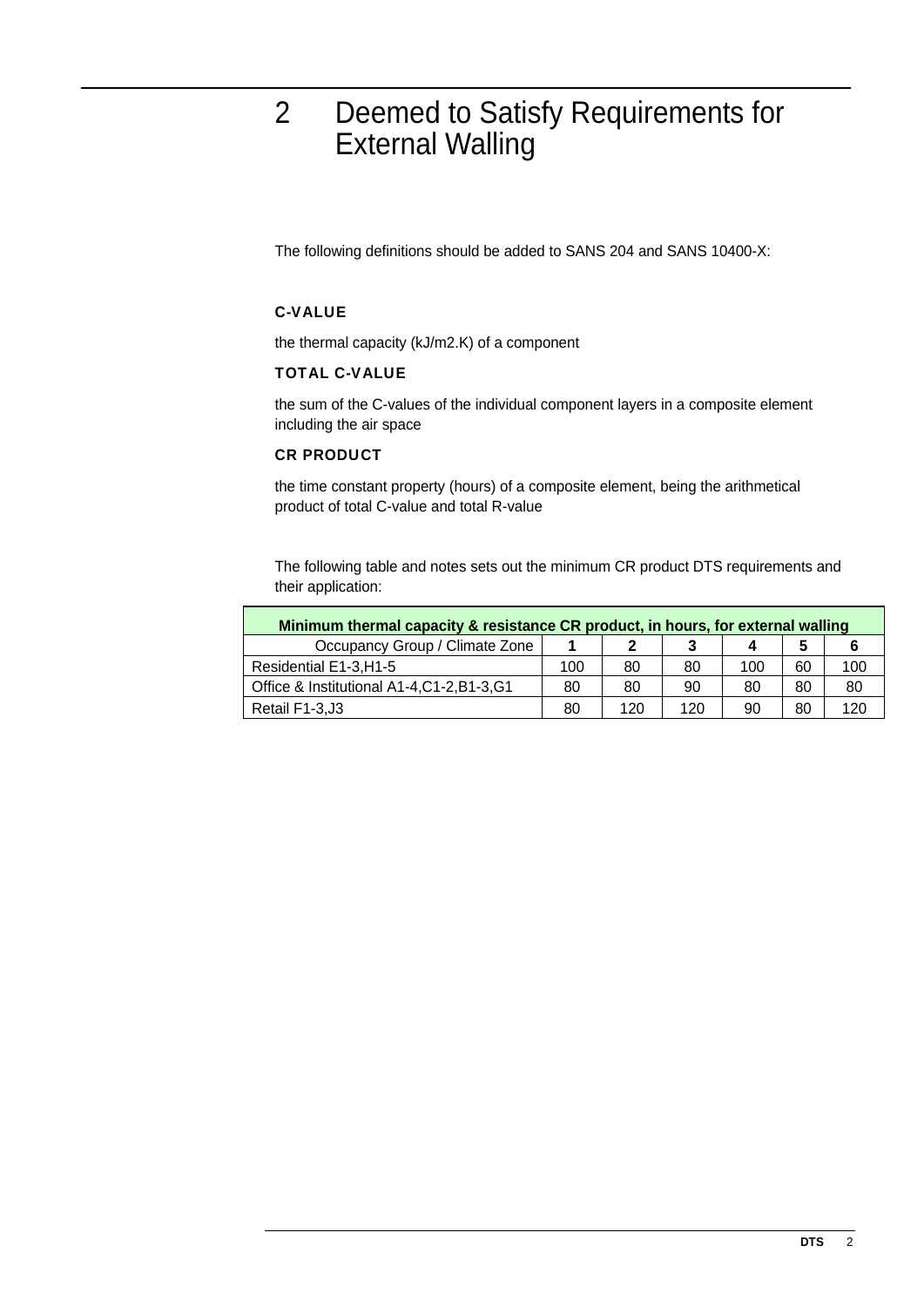**DTS** 3

## 3 Notes

- 1. External walls are defined as the complete walling system, as measured from the outer skin exposed to the environment, to the inside of the inner skin exposed to the interior of the building, and does not include glazing. The requirements for glazing are included elsewhere in this standard.
- 2. For the CR product values of walls, contact the relevant manufacturer/s. The table below provides typical values for clay masonry walls with or without additional insulation.

| <b>Wall Type</b> | <b>106mm</b><br><b>Double</b><br><b>Brick (DB)</b> | DB with<br>50mm air<br>cavity | DB with<br>$R = 0.5$<br>cavity<br>insulation | DB with<br>$R=1$<br>cavity<br>insulation |
|------------------|----------------------------------------------------|-------------------------------|----------------------------------------------|------------------------------------------|
| CR (hours)       | 40                                                 | 60                            | 90                                           | 130                                      |

Note: The R=0.5 and R=1.0 refers to thermal resistance (m<sup>2</sup>K/W)

- 3. Thermal resistance added to masonry walling to achieve higher CR values should be placed in the cavity between leaves of brickwork. Thermal resistance should not be added to the inside skin of a masonry wall.
- 4. Wall systems that have low thermal capacity and / or resistance will not meet the DTS requirements. In such cases a rational design approach is required.
- 5. Designers should consider that interstitial condensation occurs in walling systems which are not able to prevent or accommodate moisture migration. The selection of vapour barriers and appropriate construction materials, including insulation, is important for the thermal efficiency of walling in climate zones where damp and high relative humidity is experienced.
- 6. Internal walls, in buildings with external walling as above, should ideally have CR product values of at least 20 hours. However, this is not a requirement for compliance.

Approved by:

H.C. Harris WSP Energy Africa **Prof. D. Holm** 

A.W. Burton Date : 22 December 2009 On behalf of the Clay Brick Association:

Holm